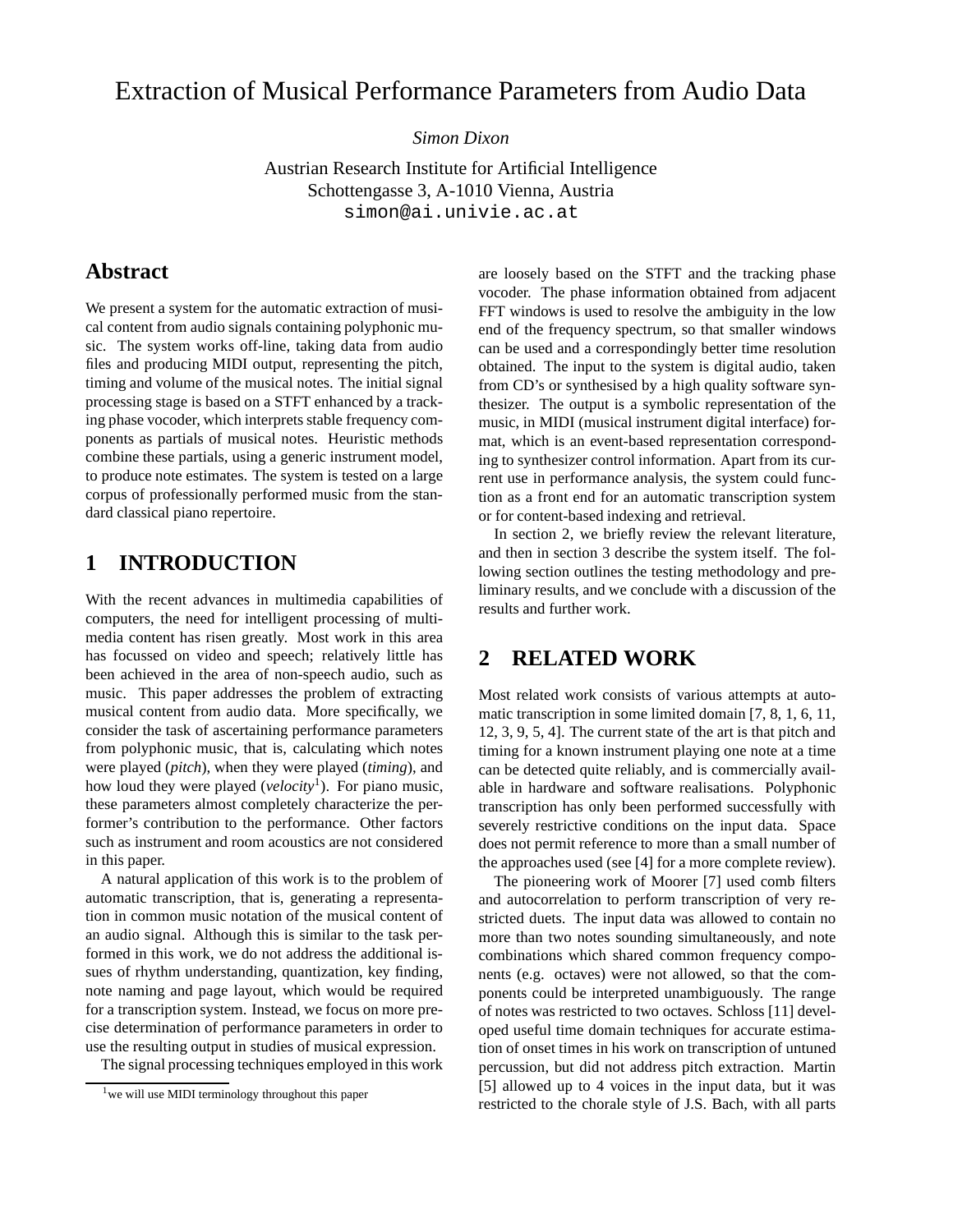played by synthesised piano. Furthermore, octave intervals were not allowed, and the note range was restricted to under 2 octaves ( $f_0 = 123-440$ Hz). Klapuri [4] allowed a 5 octave fundamental frequency range (65–2093Hz), but required example notes covering the complete range of each instrument in order to train the system. Good results were achieved for the stated test examples; it is not clear how the system would perform on more complex musical examples. The only work explicitly concerned with extraction of performance parameters is that of Scheirer [9, 10], who required that the musical score be provided to guide his system. The problem with most of these systems is lack of extensibility, due to overly restrictive assumptions made about the input data. Therefore, each new attempt starts from zero, rather than building on previous work.

#### **3 SYSTEM DESCRIPTION**

The basic design philosophy was to create an open system, avoiding design decisions which would commit the system to specific musical assumptions, such as the number of simultaneous notes, the frequency range or the instruments used. The generic system can then be specialized if necessary to take advantage of known features of particular input data. The modularity of the design also facilitates the replacement of system components with alternative implementations. The code is written in C++, and runs on Unix platforms (Linux and Solaris).

Figure 1 illustrates the stages of processing performed by the system. After low-pass filtering and downsampling the signal to a 12kHz sampling rate, the signal is windowed and converted to a frequency domain representation using a short-time Fourier transform. The specific parameter values (all adjustable from the command line) were a window size of 4096 samples (341ms), containing 230ms of signal shaped with a Hamming window and zero padded to fill the window, and hop size of 20ms.

The complex frequency domain data is then converted into magnitude squared (power) and phase values. An adaptive peak-picking algorithm finds spectral peaks, which give an initial estimate of the significant frequency components in each window of the signal.

Figure 2 shows the trade-off between time and frequency resolution inherent to Fourier analysis: the high frequencies are clearly resolved, but the lower frequecies are blurred by the use of a short time window and logarithmic frequency scale. A longer time window would help to solve this problem, but only at the expense of creating an alternative problem of insufficient resolution in time.

We use a method based on the phase vocoder [2] in order to obtain greater frequency resolution at low frequencies. Rather than using the centre frequency of FFT bins, a more accurate estimate of frequency is obtained by examining the rate of change of phase in each bin. In the bins surrounding a spectral peak, the rate of phase change corresponds with the true frequency in the signal, and is



Figure 1: Data flow through the system

usually stable across a number of frequency bins. Figure 3 shows the relationship between bin centre frequency and rate of phase change (top), with the magnitude spectrum shown for reference at the bottom of the figure. A clear correspondence occurs between spectral peaks and horizontal segments in the graph, where the power from a single frequency component is spread across a number of FFT bins.

The peaks in the power spectrum and the frequency estimates from the rate of phase change calculation are combined to give atoms of energy localised in time and frequency. Atoms with significant energy are then traced in time, giving frequency tracks which represent partials or harmonics of the musical notes. The frequency tracks are updated by a few simple rules, for example to remove the tracks caused by transients at note onsets, which occur as frequency tracks with very short durations. The final step is to interpret the frequency tracks as musical notes, which is done by finding a set of fundamental frequencies which provides the best explanation for the observed frequency data, relative to an implicit generic model of musical instrument tones.

### **4 EVALUATION AND RESULTS**

Evaluation of audio content analysis is hindered by a lack of suitable test data. In the field of speech recognition the availability of large corpora of tagged speech data enables both large scale testing and the use of statistical, machine learning and iterative improvement algorithms. There are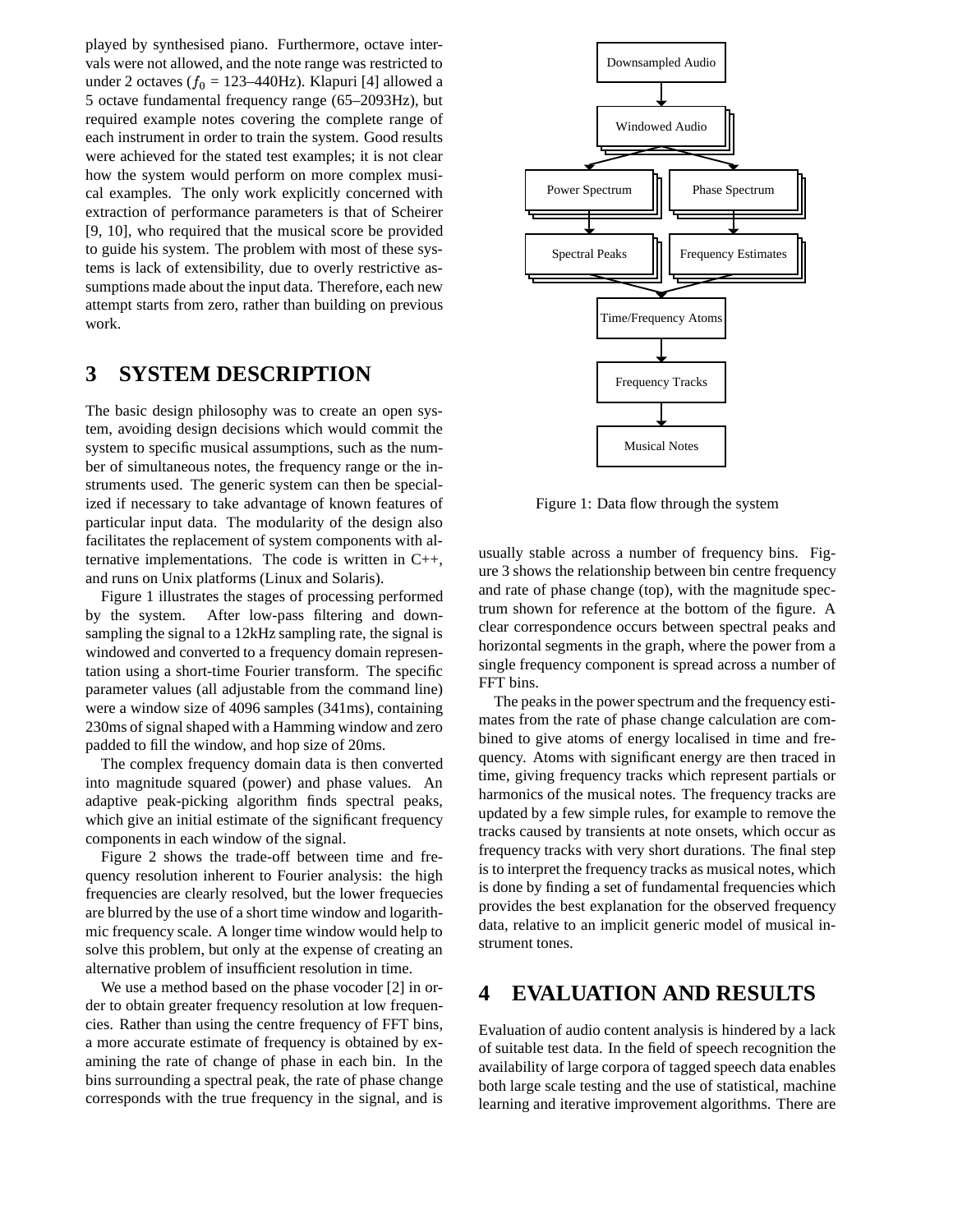

Figure 2: Power spectrogram from STFT with Gaussian window, showing poor resolution at low frequencies. The excerpt is 7.5 seconds of solo electric guitar music.



Figure 3: Rate of change of phase in FFT frequency bins (signal magnitude is shown below for reference)

no similar large corpora of musical data, so we chose to synthesize test data from MIDI representations of professional performances. Note that although the musical score provides sufficient information for the evaluation of a transcription system, it does not provide the expressive details of timing and dynamics which we require for testing our system. These are rarely, if ever, available in conjunction with audio recordings, but are represented in MIDI data.

In order to ensure that the system was tested with a wide range of musical situations, a data set of 13 Mozart piano sonatas (4 hours of music; over 100000 notes) was obtained in MIDI format, and audio data was generated from MIDI files using high quality software synthesis. The accuracy of the note recognition system was tested by com-

parison of pairs of MIDI files – the input files from which the audio data was generated, and the output files of notes detected by the system.

A matching algorithm is used to pair corresponding events in the input and output MIDI files. Events are judged to correspond if they have the same pitch and onset times differing by no more than a small error margin (70ms). The results are evaluated in terms of the number of paired notes  $(N)$ , the number of false positives  $(FP)$  $=$  the number of notes reported by the system that were not played) and the number of false negatives ( $FN =$  the number of notes played that were not reported by the system). An incorrectly identified note (e.g. wrong pitch) is counted as both a false positive (the wrongly reported note) and a false negative (the note that should have been reported), which makes the evaluation metric relatively harsh on this type of error. The three figures are combined with the following formula into a single score (expressed as a percentage):

$$
Score=\frac{N}{FP+FN+N}
$$

To test the system with various instrument sounds, we selected several representative synthesizer voices from the General MIDI Specification. The results are shown in Figure 4. A default set of parameters were used for all voices except acpiano\*, where the amplitude threshold parameters were adjusted to show the sensitivity of the system to instrument amplitude. Clearly the variation in results shows also that the system is very sensitivity to instrumental timbre.